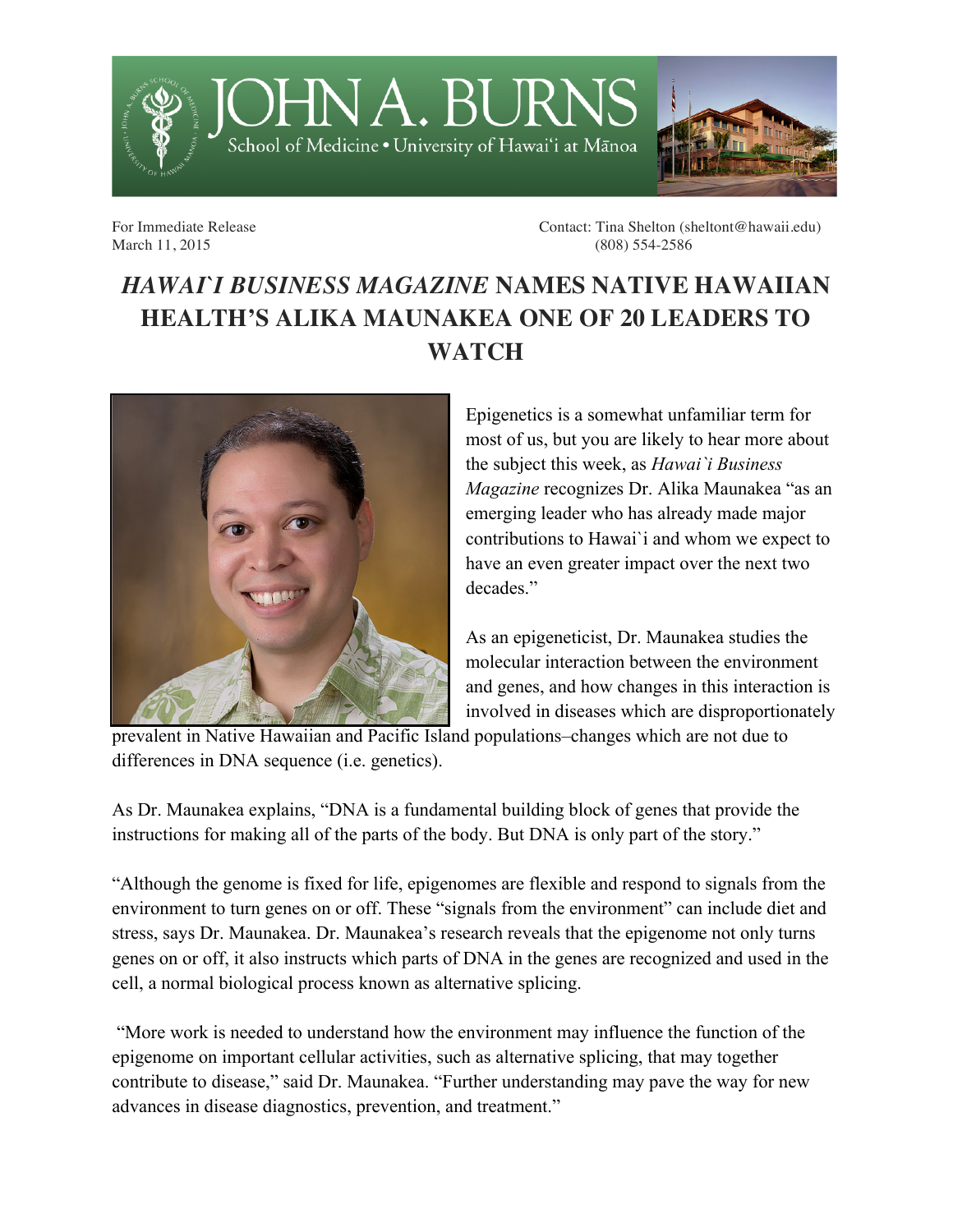Born and raised in Wai`anae on O`ahu, Dr. Maunakea was inspired by his greatgrandmother, Katherine Maunakea, a respected kūpuna and practitioner of la`au lapa`au, or traditional Hawaiian remedies.

"Ha'aha'a ke kanaka no ka i'imi na'auao" (meaning: "Humble is the person who seeks wisdom.") "My great-grandmother taught me this 'ōlelo no'eau when I was very young," said Dr. Maunakea. "Growing up with her influence and observing her dedicated service in the Native Hawaiian community inspired me to seek wisdom, to share it, and work collectively to apply it to the benefit of our community."

In addition to advancing the understanding of fundamental biological processes, Dr. Maunakea believes his work validates Native Hawaiian ancestral knowledge.

"ʻOlelo noʻeau (meaning: wise-sayings) abound which indicate that Native Hawaiians centuries ago had an implicit understanding that the environment influences health–a fundamentally epigenetic concept," said Maunakea. As examples, he said, "Pūʻali kalo i ka wai ʻole" (meaning: "Taro, for lack of water, grows misshapen") suggests that lack of caring for the land leads to illness."

And "I paʻa ke kino o ke keiki i ka lāʻau" (meaning: "that the body of the child be solidly built by the herbs") was said of mothers eating herbs (dietary supplements) during pregnancy and nursing, to make the baby thrive and help prevent adult-onset diseases.

"We are indeed connected to our environment, the health of which directly impacts our health as well," said Dr. Maunakea.

This perspective has significant implications on the current health care system. "By integrating traditional knowledge and evidence-based methodologies, we can create new and improve on existing diagnostic methods and therapies, and enable the application of interventions designed around prevention," said Dr. Maunakea. He said that could shift the focus of the conventional health care model on disease treatment towards a traditional, environmentally inclusive and community-informed model of disease prevention and wellness.

"I work in biomedical sciences so that this message may inspire others from our community to see the value of our traditional knowledge, that we can continue to seek wisdom from it, and learn how to apply it to overcome the severe health challenges our community faces today for a better tomorrow," said Dr. Maunakea.